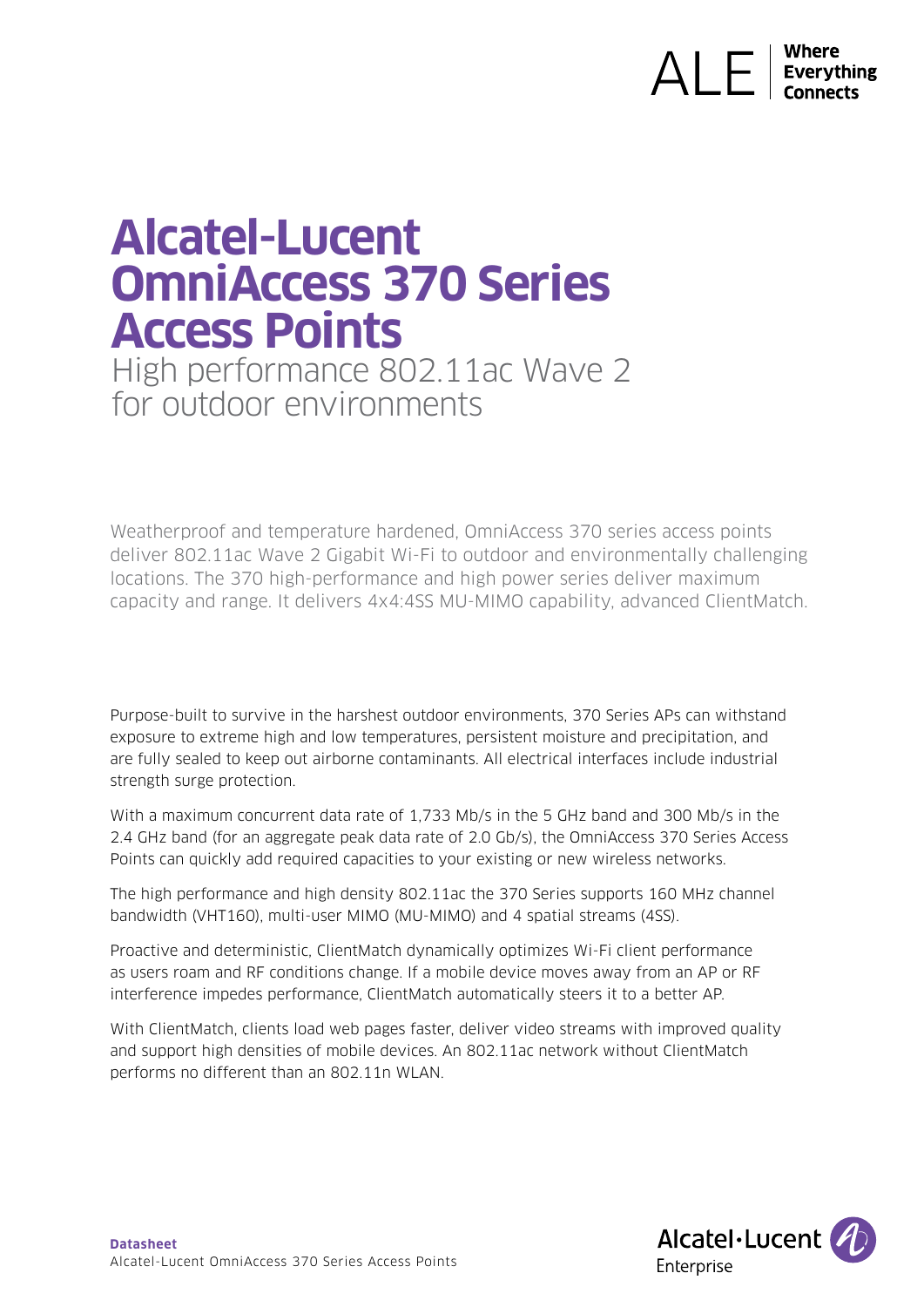# **Unique benefits**

- Dual Radio 802.11ac access point with Multi-User MIMO
	- ¬ Supports up to 1,733 Mb/s in the 5 GHz band (with 4SS/ VHT80 or 2SS/VHT160 clients) and up to 300 Mb/s in the 2.4 GHz band (with 2SS/HT40 clients).
- Advanced Cellular Coexistence  $(ACC)$ 
	- ¬ Minimizes interference from 3G/4G cellular networks, distributed antenna systems, and commercial small cell/ femtocell equipment.
- Industrial design for harsh indoor and outdoor environments
	- ¬ Sealed connector interfaces to lock out dust and moisture
- Quality of service for unified communication apps
	- ¬ Supports priority handling and policy enforcement for unified communication apps, including Microsoft Skype for Business with encrypted videoconferencing, voice, chat, and desktop sharing
- Best-in-class RF management
- ¬ Integrated AirMatch technology manages the 2.4-GHz and 5-GHz radio bands and actively optimizes the RF environment including channel width, channel selection and transmit power.
- Spectrum analysis
	- ¬ Capable of part-time or dedicated air monitoring, the spectrum analyzer remotely scans the 2.4-GHz and 5-GHz radio bands to identify sources of RF interference
- Wireless mesh
- ¬ Wireless mesh connections are convenient where Ethernet drops are not available
- Intelligent app visibility and control
	- ¬ AppRF technology leverages deep packet inspection to classify and block, prioritize, or limit bandwidth for thousands of applications in a range of categories.
- Secure Core
	- ¬ Device assurance: Use of Trusted Platform Module (TPM) for secure storage of credentials and keys as well as secure boot
	- ¬ Integrated wireless intrusion protection offers threat protection and mitigation and eliminates the need for separate RF sensors and security appliances.
	- ¬ IP reputation and security services identify, classify, and block malicious files, URL and IPs, providing comprehensive protection against advanced online threats.
	- ¬ Encrypted IPsec VPN tunnels securely connect remote users to corporate network resources.

# **Choose your operating mode**

As unified APs, the OmniAccess 370 Series can be deployed with or without a controller and can be readily switched to accommodate changing network needs.

- Controller mode: When managed by OmniAccess Mobility Controllers, OmniAccess 370 Series APs offer centralized configuration, data encryption, policy enforcement and network services, as well as distributed and centralized traffic forwarding or,
- Controllerless (Instant) mode: In OmniAccess Instant mode, a single AP automatically distributes the network configuration to other Instant APs in the WLAN. Simply power-up one Instant AP, configure it over the air, and plug in the other APs – Instant Network.
- Other functional modes include:
- Remote AP (RAP) mode for branch deployments
- Air monitor (AM) for wireless IDS, rogue detection and containment
- Spectrum analyzer, dedicated or hybrid, for identifying sources of RF interference
- Secure enterprise mesh
- Hybrid AP serves Wi-Fi clients and provides wireless intrusion protection and spectrum analysis

# **OmniAccess 370 Series specifications**

- OAW-AP374
	- ¬ 5 GHz 802.11ac 4x4 MU-MIMO (1,733 Mb/s max rate)
		- Four Nf connectors for external antenna operation
	- ¬ 2.4 GHz 802.11n 2x2 MIMO (300 Mb/s max rate) radios
		- Two Nf connectors for external antenna operation at 2.4 GHz
- OAW-AP375
	- ¬ 5 GHz 802.11ac 4x4 MU-MIMO (1,733 Mb/s max rate)
		- Internal Omni Antennas 4.6 dBi
	- ¬ 2.4 GHz 802.11n 2x2 MIMO (300 Mb/s max rate) radios
		- Internal Omni Antennas 4.0 dBi
- OAW-AP377
	- ¬ 5 GHz 802.11ac 4x4 MU-MIMO (1,733 Mb/s max rate) – Internal 80°H x 80°V
		- Directional Antennas 6.3 dBi
	- ¬ 2.4 GHz 802.11n 2x2 MIMO (300 Mb/s max rate) radios
	- Internal 80°H x 80°V Directional Antennas 6.4 dBi

### **Wi-Fi radio specifications**

- AP type: Outdoor hardened, dual radio, 5 GHz 802.11ac 4x4 MIMO and 2.4 GHz 802.11n 2x2 MIMO
- Software-configurable dual radio supports 5 GHz (Radio 0) and 2.4 GHz (Radio 1)
- 5 GHz: Four spatial stream Multi User (MU) MIMO for up to 1,733 Mb/s wireless data rate to up to three MU-MIMO capable client devices simultaneously
- 5 GHz: Four spatial stream Single User (SU) MIMO for up to 1,733 Mb/s wireless data rate to individual 4x4 VHT80 or 2x2 VHT160 client devices
- 2.4 GHz: Two spatial stream Single User (SU) MIMO for up to 300 Mb/s wireless data rate to individual 2x2 HT40 client devices
- Support for up to 256 associated client devices per radio, and up to 16 BSSIDs per radio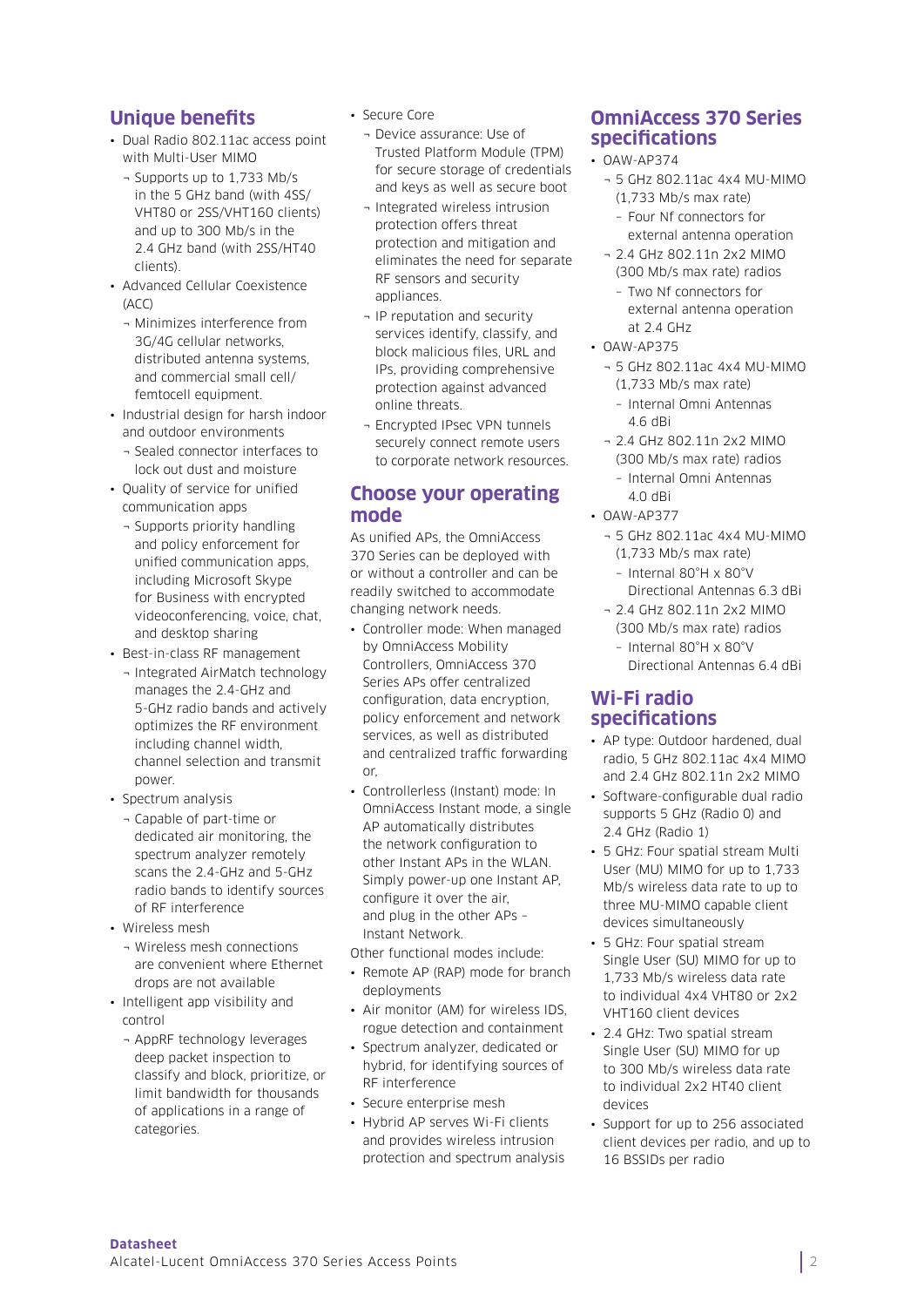- Supported frequency bands (country-specific restrictions apply):
	- ¬ 2.400 to 2.4835 GHz
	- ¬ 5.150 to 5.250 GHz
	- ¬ 5.250 to 5.350 GHz
	- ¬ 5.470 to 5.725 GHz
	- ¬ 5.725 to 5.850 GHz
- Available channels: Dependent on configured regulatory domain.
- Dynamic frequency selection (DFS) maximizes the use of available RF spectrum.
- Supported radio technologies:
	- ¬ 802.11b: Direct-sequence spread-spectrum (DSSS)
	- ¬ 802.11a/g/n/ac: Orthogonal frequency-division multiplexing (OFDM)
- Supported modulation types:
	- ¬ 802.11b: BPSK, QPSK, CCK
	- ¬ 802.11a/g/n/ac: BPSK, QPSK, 16-QAM, 64-QAM, 256-QAM
- Transmit power: Configurable in increments of 0.5 dBm
- Maximum (conducted) transmit power (limited by local regulatory requirements):
	- ¬ 2.4 GHz band: +22 dBm per chain, +25dBm aggregate (2x2)
	- ¬ 5 GHz band: +22 dBm per chain, +28dBm aggregate (4x4)

Note: conducted transmit power levels exclude antenna gain.

- Maximum EIRP (limited by local regulatory requirements):
	- ¬ 2.4 GHz band:
		- 374: 25 + Antenna Gain
		- 375: 29 dBm EIRP
		- $-377:31.4$  dBm FIRP
	- ¬ 5 GHz band:
		- 374: 28 + Antenna Gain + TxBF Gain
		- 375: 35.6 dBm EIRP
		- 377: 36 dBm EIRP
- Advanced Cellular Coexistence (ACC) minimizes interference from cellular networks.
- Maximum ratio combining (MRC) for improved receiver performance.
- Cyclic delay/shift diversity (CDD/ CSD) for improved downlink RF performance.
- Short guard interval for 20-MHz, 40-MHz, 80-MHz and 160-MHz channels.

Alcatel-Lucent OmniAccess 370 Series Access Points

**Datasheet** 

- Space-time block coding (STBC) for increased range and improved reception.
- Low-density parity check (LDPC) for high-efficiency error correction and increased throughput.
- Transmit beam-forming (TxBF) for increased signal reliability and range.
- Supported data rates (Mb/s): ¬ 802.11b: 1, 2, 5.5, 11
	- ¬ 802.11a/g: 6, 9, 12, 18, 24, 36,  $18, 51$
	- ¬ 802.11n (2.4GHz): 6.5 to 300 (MCS0 to MCS15)
	- ¬ 802.11n (5GHz): 6.5 to 600 (MCS0 to MCS31)
	- ¬ 802.11ac: 6.5 to 1,733 (MCS0 to MCS9, NSS =  $1$  to  $4$  for VHT20/40/80, NSS = 1 to 2 for VHT160)
- 802.11n high-throughput (HT) support: HT 20/40
- 802.11ac very high throughput (VHT) support: VHT 20/40/80/160
- 802.11n/ac packet aggregation: A-MPDU, A-MSDU

#### **Power**

- Worst-case power consumption from the AP: 23W
- Power sources sold separately
- Power over Ethernet (PoE+): 802.3at-compliant
- AC Power: 100-240 Volt 50/60Hz  $AC$

#### **Other interfaces**

- One 10/100/1000BASE-T Ethernet network interfaces (RJ-45)
	- ¬ Auto-sensing link speed and MDI/MDX
	- ¬ 802.3az Energy Efficient Ethernet (EEE)
- One 1000BASE-X SFP Port
- Bluetooth Low Energy (BLE) radio ¬ Up to 4 dBm transmit power (class 2) and -91 dBm receive sensitivity
- Visual indicator (multi-color LED): For system and radio status
- Reset button: Factory reset (during device power up)
- Micro USB console interface
- Kensington security slot

#### **Mounting**

- AP-270-MNT-V1
- AP-270-MNT-V2
- AP-270-MNT-H1
- AP-270-MNT-H2

#### **Mechanical**

#### **OAW-AP374**

- Dimensions/weight (excluding mount):
- 23 cm (W) x 24 cm (D) x 19 cm (H) with aesthetic cover
- 9.0" (W) x 9.4" (D) x 7.5" (H)
- 2.7 kg/6 lbs
- 23 cm (W)  $\times$  24 cm (D)  $\times$  14 cm (H) without aesthetic cover
- 9.0" (W) x 9.4" (D) x 5.5" (H)
- 2.4 kg/5.3 lbs

#### **OAW-AP375**

Dimensions/weight (excluding mount):

- 23 cm (W) x 24 cm (D) x 27 cm (H)
- 9.0" (W) x 9.4" (D) x 10.6" (H)
- 2.4 kg/5.3 lbs

#### **OAW-AP377**

Dimensions/weight (excluding mount):

- 23 cm (W) x 22 cm (D) x 13 cm (H)
- 9.0" (W) x 8.7" (D) x 5.1" (H)
- 2.1 kg/4.6 lbs

#### **Environmental**

- Operating:
	- ¬ Temperature: -40° C to +65° C (-40° F to +149° F)
- ¬ Humidity: 5% to 95% noncondensing
- Storage and transportation:
- ¬ Temperature: -40° C to +70° C (-40° F to +158° F)
- Operating Altitude: 3,000 m
- Water and Dust
- ¬ IP66/67
- Salt Tolerance
- ¬ Tested to ASTM B117-07A Salt Spray 200hrs
- Wind Survival: Up to 165 Mph
- Shock and Vibration ETSI 300-19-2-4

#### **Regulatory**

- FCC/ISED
- CE Marked
- RED Directive 2014/53/EU

• Low Voltage Directive 2014/35/EU

• EN 60601-1-1, EN60601-1-2

3

• EMC Directive 2014/30/EU

• UL/IEC/EN 60950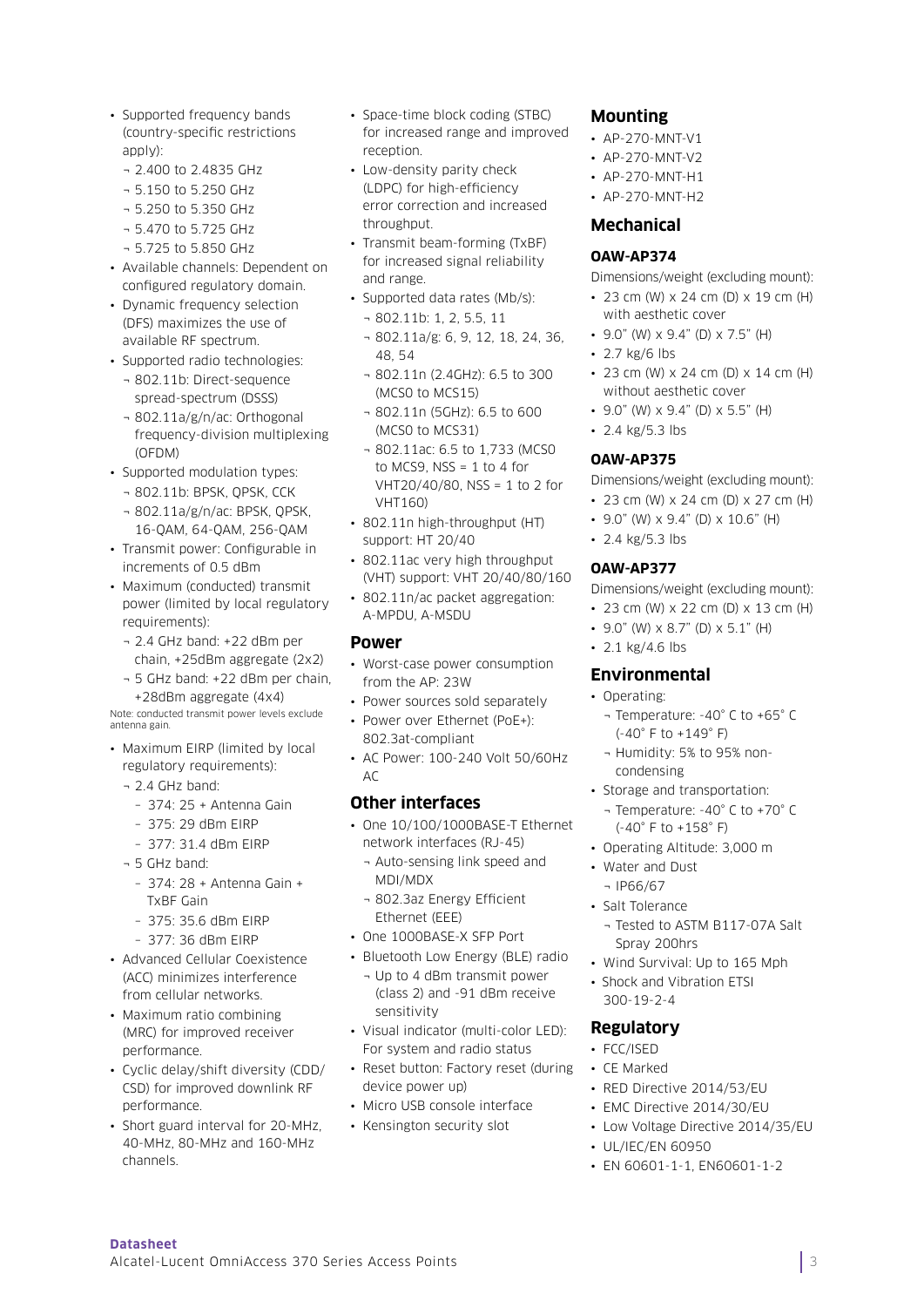For more country-specific regulatory information and approvals, please see your ALE representative.

#### **Regulatory model numbers**

- OAW-AP374: APEX0374
- OAW-AP375: APEX0375
- OAW-AP377: APEX0377

# **Certifications**

- CB Scheme Safety, cTUVus
- UL2043 plenum rating
- Wi-Fi Alliance certified 802.11a/b/g/n
- Wi-Fi CERTIFIED™ ac (with wave 2 features)

#### **Warranty**

• Limited lifetime warranty

#### **Minimum operating system software**

• AOS-W & InstantOS 8.3.0.0

#### **RF performance table**

|                                                             | Maximum transmit power (dBm) per<br>transmit chain | Receiver sensitivity (dBm) per receive<br>chain |
|-------------------------------------------------------------|----------------------------------------------------|-------------------------------------------------|
| 802.11b 2.4 GHz                                             |                                                    |                                                 |
| $1$ Mb/s                                                    | 22                                                 | $-95$                                           |
| $2$ Mb/s                                                    | 22                                                 | $-93$                                           |
| $5.5$ Mb/s                                                  | 22                                                 | $-90$                                           |
| $11$ Mb/s                                                   | 22                                                 | $-88$                                           |
| 802.11g 2.4 GHz and 802.11a 5 GHz 2.4 GHz and 802.11a 5 GHz |                                                    |                                                 |
| 6 Mb/s                                                      | 22                                                 | $-93$                                           |
| 54 Mb/s                                                     | 19                                                 | $-75$                                           |
| 802.11n HT20 2.4 GHz and 5 GHz                              |                                                    |                                                 |
| MCSO/8                                                      | 22                                                 | $-93$                                           |
| MCS7/15                                                     | 18                                                 | $-71$                                           |
| 802.11n HT40 2.4 GHz and 5 GHz                              |                                                    |                                                 |
| MCSO/8                                                      | 22                                                 | $-90$                                           |
| MCS7/15                                                     | 18                                                 | $-68$                                           |
| 802.11ac VHT20 5 GHz                                        |                                                    |                                                 |
| MCS <sub>0</sub>                                            | 22                                                 | $-93$                                           |
| MCS9                                                        | 16                                                 | $-68$                                           |
| 802.11ac VHT40 5 GHz                                        |                                                    |                                                 |
| MCS <sub>0</sub>                                            | 22                                                 | $-90$                                           |
| MCS9                                                        | 15                                                 | $-63$                                           |
| 802.11ac VHT80 5 GHz                                        |                                                    |                                                 |
| MCS <sub>0</sub>                                            | 22                                                 | $-87$                                           |
| MCS9                                                        | 15                                                 | $-61$                                           |
| 802.11ac VHT160 5 GHz                                       |                                                    |                                                 |
| MCS <sub>0</sub>                                            | 22                                                 | $-86$                                           |
| MCS9                                                        | 15                                                 | $-57$                                           |

Maximum capability of the hardware provided (excluding antenna gain). Maximum transmit power is limited by local regulatory settings.